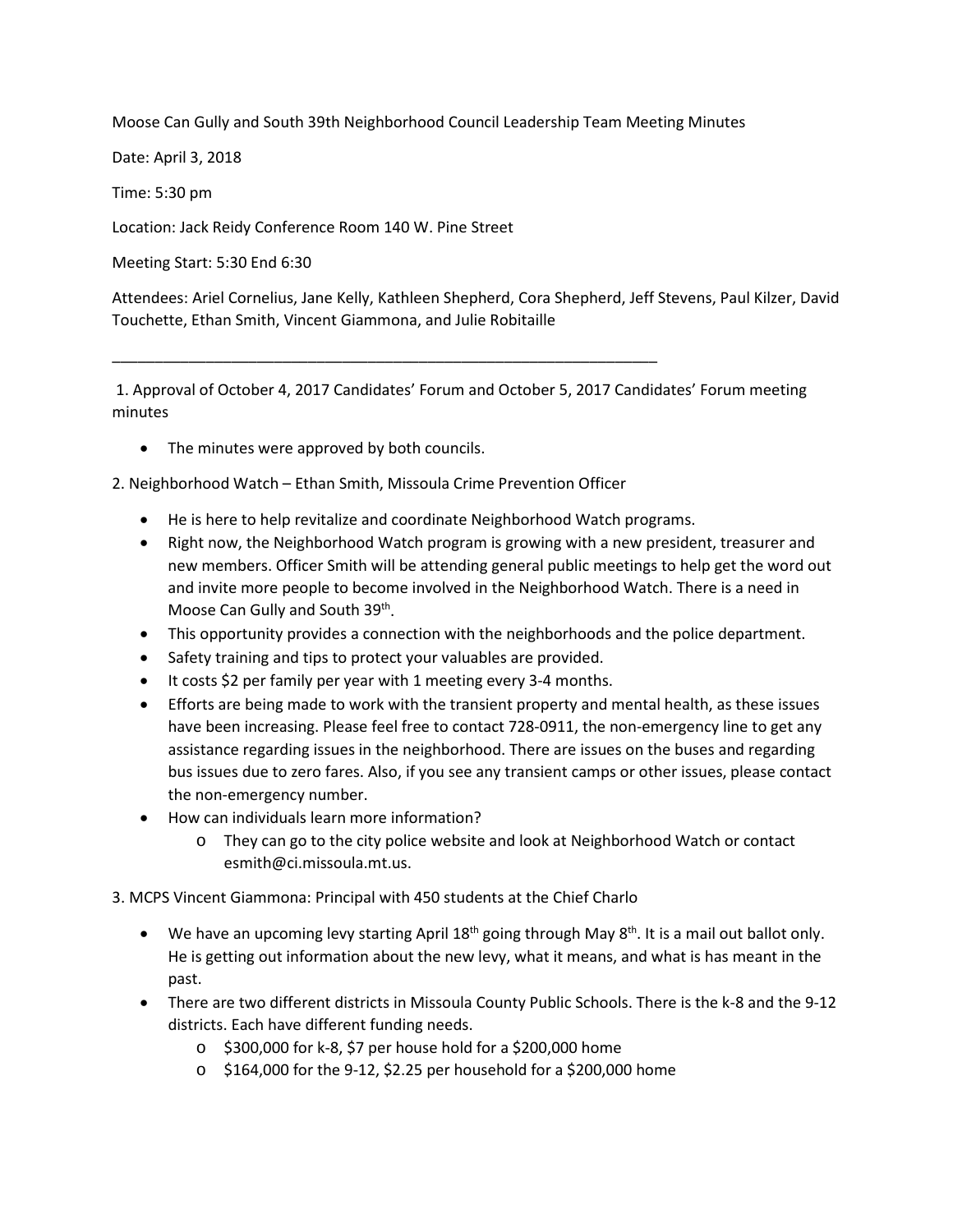- $\circ$  This would affect taxes by \$9.25 per year. Currently a levy, the building reserve fund, is ending though so the difference comes out to be \$5.50 a year or about 50 cents a month.
- We get a set amount of dollars from the state and local mills assist.
- This funding provides us the opportunity to fund the students' education, including technology, safety, and keeping the lights on. Please feel free to contact Vincent anytime regarding questions or concerns.

Julie Robitaille:

- You can find more information at mcpsmt.org and open the initiatives link. There you will find the levy.
	- o Accomplishments are also listed and different opportunities that the schools are providing for students.
	- o Providing technology and building updates are assisting.
	- o This is for the annual budget for next year, helping pay for the lights, security to technology. For both the classrooms and the school.
- 4. Fundraising to further develop a connecting trail to the Farviews/Pattee Canyon area: TABLED
	- Need the city planning, parks and rec, and 5 Valleys to be invited to next meeting.
- 5. Sidewalk Assessment Paul Kilzer, Jane Kelly
	- We used a tablet/smart phone to determine the presence of a sidewalk, description, quality, on a scale of 1-10 with 10 being new and 1 failing. Photos were added with hazards or missing sidewalks. This then went into a large map of all of Missoula. There was a large amount of varying data, including missing sidewalks. This program is assisting the city in planning future sidewalk planning.
	- Not everything is complete yet, but no contact has been made. Please keep your eyes open for new opportunities to help.
	- Sidewalk plan was about 25 years old that did not prioritize sidewalk planning. By doing this, the city can now see where there is a need and create plans.
	- Invest Health Missoula began looking at different concerns for certain areas of the city, River Road, Franklin to the Fort, and Northside/Westside. They were looking at what was causing people to have obesity, depression, and asthma. The big item is missing sidewalks. Due to the discovery, federal block grants and the city partially matched the funding, and opportunities were provided to pay for sidewalks in these neighborhoods.
- 6. Trees cutting and planting, and Tree Report: TABLED
	- Invite Marie to next meeting.
	- There are concerns in other areas:
		- o Jane gave update: The city is putting in a Bike Skills park and they were going to be taking out the bad trees. Some were going to be left, but all trees ended up getting cut down. This has caused some issues with a neighborhood. All trees were found to be a danger with youth at the bike skills park.
		- o Some trees should be planted to help replace the trees taken from the neighborhood.